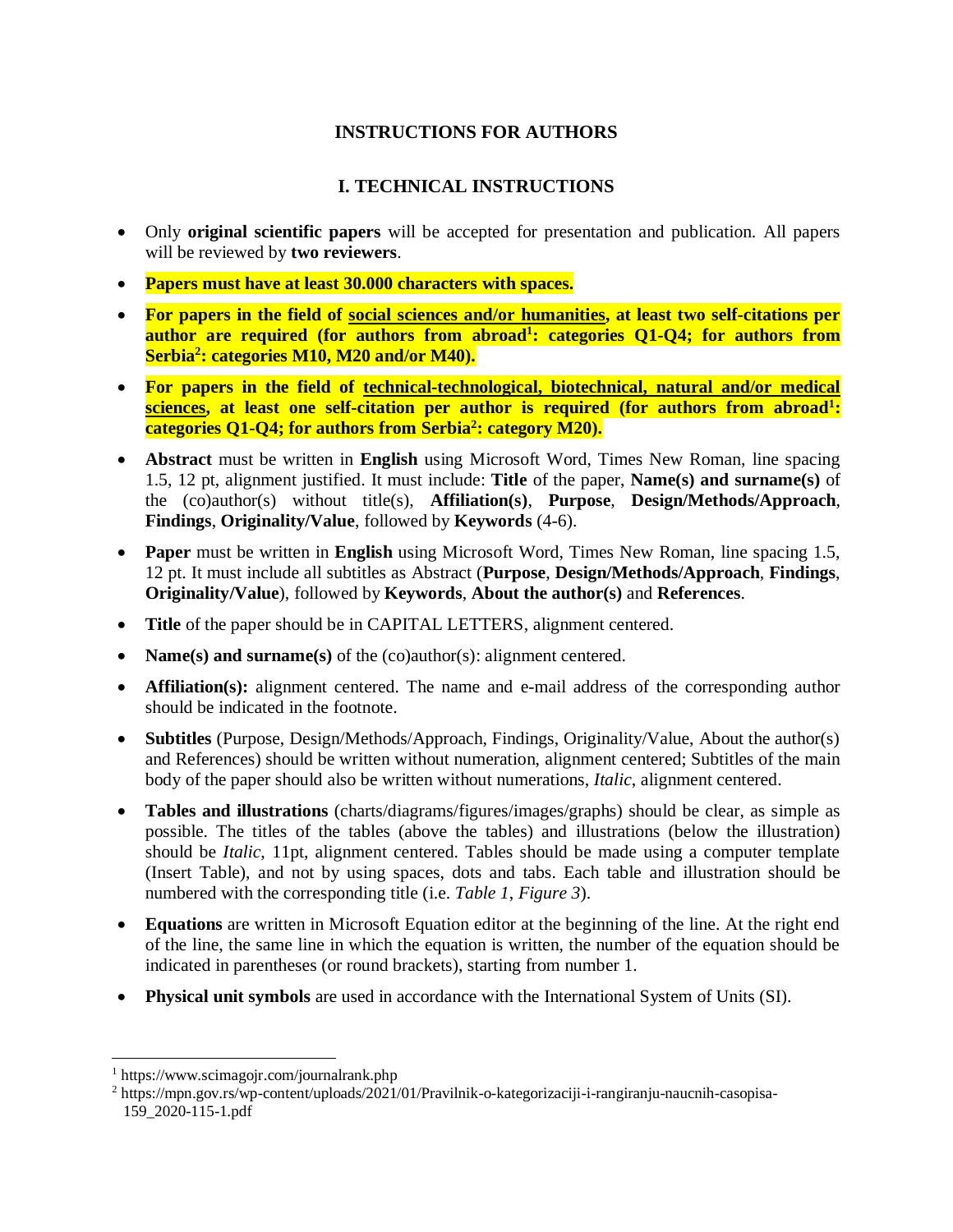## **II CITATIONS**

- Use the **APA style for citations**. In-text citations include the author and date, either both inside parentheses or with the author names in running text and the date in parentheses.
- The list of references (**References**) should follow the **About the author(s)** section and appear at the top of the reference list, centered on the page. Order of references in the reference list is alphabetical, by the last name of the first author or, if author is not available, by title. For the author's first name use only initials.
- Please, ensure that every reference cited in the text is also present in the reference list (and vice versa). Unpublished results and personal communications are not recommended in the reference list, but may be mentioned in the text. If these references are included in the reference list, they should include a substitution of the publication date with either "Unpublished results" or "Personal communication". Citation of a reference as "in press" implies that the item has been accepted for publication.
- Use of **DOI** is highly encouraged.
- When citing web pages and non-periodical documents on the Internet, please include the author, document's title, URL of the document, and the date of retrieval. If there is no author, place the title in the author position. If there is no date, replace the date with (n.d.).

## **Citation examples**

#### **1. In-text citation:**

- Book chapters or sections within a book, journal articles or dissertations are cited by writing the author's last name (in original), year of publication and page number (Roxin, 1963: 148); if paraphrasing or summarizing a part of the author's text the page number is optional (Petrović, 2016).
- If there are two authors, include the last name of each and the publication year (Grellier & Goerke, 2006) or Grellier and Goerke (2006) discussed this in…
- If there are three to five authors, cite all authors the first time (Rachal, Daigle & Dasmond, 2007), and in subsequent citations include only the first author's last name followed by "et al." and the publication year (Rachal et al., 2007).
- If there are six or more authors, cite all authors by including only the first author's last name followed by "et al." and the publication year (Papaharalabos et al., 2007).
- If two or more sources have the same author(s) and are from the same year, they should be distinguished by adding a lower-case letter after the year (a, b, c, etc.), followed with the page number (Lazarević, 2000b: 67).
- For sources published in different years by the same author, place years in chronological sequence separated by commas (McBride, 2003, 2007).
- When citing sources by different authors in the same bracket, place years in chronological sequence, starting with the older edition separated with semi-commas (Purić, 2013; Marić, 2017).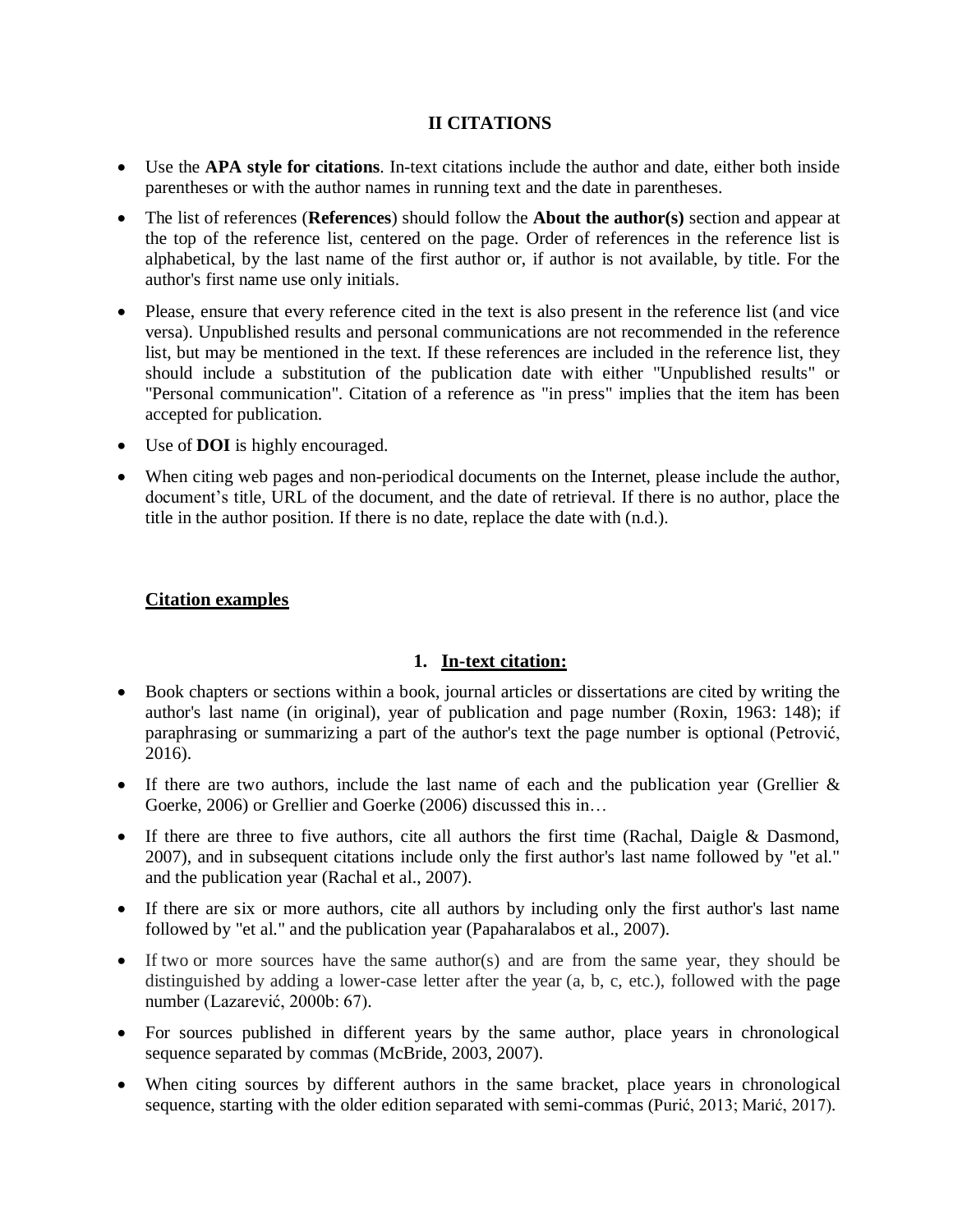- Secondary citation should be as following: (Vuković, 2017, according to Krstić, 2017: 11).
- Citing legal regulations should be done as following: (Criminal Procedure Code, Official Gazette RS, 2019).
- When citing the same regulation more than once, the first citation should contain the addition of a regular abbreviation of the regulations, as following: (Law on Executive Procedure - ZIP, Official Gazette RS, 125/04), and any subsequent citations should only state the abbreviation of the regulation, as follows: (ZIP, Official Gazette RS, 125/04).
- Citing of the newspaper articles should be as following: (Blic, 2017, October 7).
- Internet addresses, Latin and other foreign words and abbreviations are written in *Italic*.

#### **2. In the list of references:**

 Books: last name and first letter of the author's name, year of publication in brackets, book title in *Italic*, place of publication, name of the publisher.

Example: Ignjatovic, Đ. (1998). *Kriminologija*. Belgrade: Nomos.

 Book chapters: last name and first letter of the author's name, year of publication in brackets, chapter title, in: first letter of the editor's name and surname, followed by abbreviated editorial mark in brackets (Ed.), book title in *Italic*, number of the first and last page of the chapter, place of publication, name of the publishers.

Example: Emerson, L. & Manalo, E. (2007). Essays. In: L. Emerson (Ed.), *Writing guidelines for education students* (2<sup>nd</sup> ed., pp. 42-49), S. Melbourne, Australia: Thomson.

 Articles in journals: last names and first letter of author's name, year of publication in brackets, article title, title of the Journal, volume (issue), number of first and last page.

Example #1 (with given volume and issue): Mirković, V. (2017). Judicial control of special investigative measures of security services in the Republic of Serbia. *NBP - Journal for Criminalistics and Law*, 22(3), 89-106.

Example #2 (without volume, only with issue): Strobl, R., Klemm, J. & Wurtz, S. (2005). Preventing Hate Crime: Experiences from two East-German Towns. *British Journal of Criminology*, 45, 634-646.

 Doctoral dissertations: last name and first letter of the author's name, year of publication in brackets, dissertation title in *Italic*, "Doctoral dissertation", University name.

Example: Lipovac, M. (2016). The Republic of Serbia national security in the Western Balkans regional security complex. Doctoral dissertation. University of Belgrade: Faculty of Security Studies.

 Documents downloaded from the Internet: the name of the text cited, the year of publication, the date of access to the page and the website address.

Example: (Republic of Srpska Institute of Statistics (2019) Statistical Yearbook of the Republic of Srpska, Downloaded March 2, 2020 http://www.rzs.rs.ba/Izdanja/Godisnjak/2019.pdf).